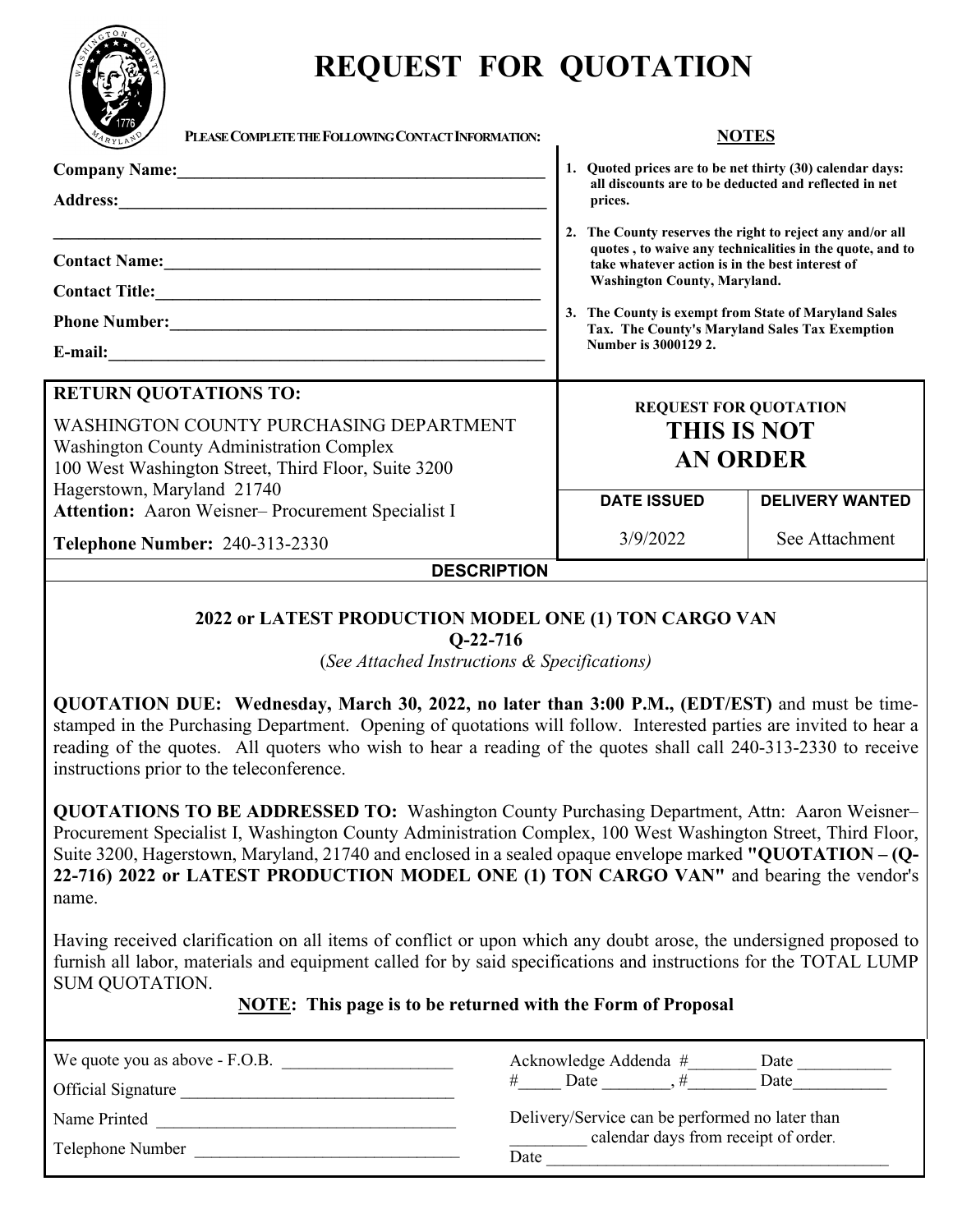## **Q-22-716 REQUEST FOR QUOTATION**

## **2022 or LATEST PRODUCTION MODEL ONE (1) TON CARGO VAN**

## **INSTRUCTIONS**

- **1. QUOTATION SUBMISSION:** Quotations are to be submitted enclosed in a sealed opaque envelope bearing the name and address of the firm submitting the quote and marked **"QUOTATION – (Q-22-716) 2022 or LATEST PRODUCTION MODEL One (1) TON CARGO VAN"**. Quotations are to be addressed to Aaron Weisner, Procurement Specialist I, Washington County Purchasing Department, Washington County Administration Complex, 100 West Washington Street, Third Floor, Suite 3200, Hagerstown, Maryland, 21740. **Please direct all inquiries to Aaron Weisner Procurement Specialist I, at 240-313-2330, Fax - 240-313- 2331**. *Facsimile or Electronic Quotes will not be accepted.*
- **2. QUOTATION OPENING:** Quotations must be received and time-stamped in the Purchasing Department no later than **3:00 P.M., (EDT/EST) Wednesday, March 30, 2022**. Quotations will be opened and read at that time in the Washington County Administration Complex, Third Floor Conference Room 3000, 100 West Washington Street, Hagerstown, Maryland. All interested parties are invited to attend.

## **3. PRE-QUOTATION CONFERENCE/TELECONFERENCE:**

A Pre-Quotation Conference/Teleconference will be held in person in the Washington County Administration Complex, Third Floor Conference Room 3000, 100 West Washington Street, Hagerstown, Maryland 21740, **10:00 A.M., (EDT/EST) Wednesday, March 16, 2022**, at which time County personnel will be present to answer any questions. All interested quoters wishing to take part in the meeting by teleconference shall call 240-313-2330 prior to the meeting to receive instructions. All interested quoters are requested to take part in the conference/teleconference. Participation in this meeting is not mandatory, but it is strongly encouraged.

**NOTE: All Quoters must enter the Washington County Administrative Complex through either the front door at the 100 West Washington Street entrance or through the rear entrance (w/blue canopy roof) which is handicap accessible and must use the elevator to access the Purchasing Department to submit their quote and/or to attend the Pre-Quotation Conference and/or the Quote Opening. Alternate routes are controlled by a door access system. Washington County Government has announced new security protocols being implemented at the Washington County Administrative Complex at 100 West Washington Street, Hagerstown. The general public will be subject to wand search and will be required to remove any unauthorized items from the building prior to entry. Prohibited items include but are not limited to: Weapons of any type; Firearms, ammunition and explosive devices; Cutting instruments of any type - including knives, scissors, box cutters, work tools, knitting needles, or anything with a cutting edge, etc.; Pepper spray, mace or any other chemical defense sprays; and Illegal substances.**

**4. AWARD OF CONTRACT:** It is anticipated that **t**he County shall award the quote to the lowest, responsive, responsible quoter based on either the Total Lump Sum for the vehicle and reserves the right to include or exclude Alternate No. 1. Carelessness in quoting prices, or in preparation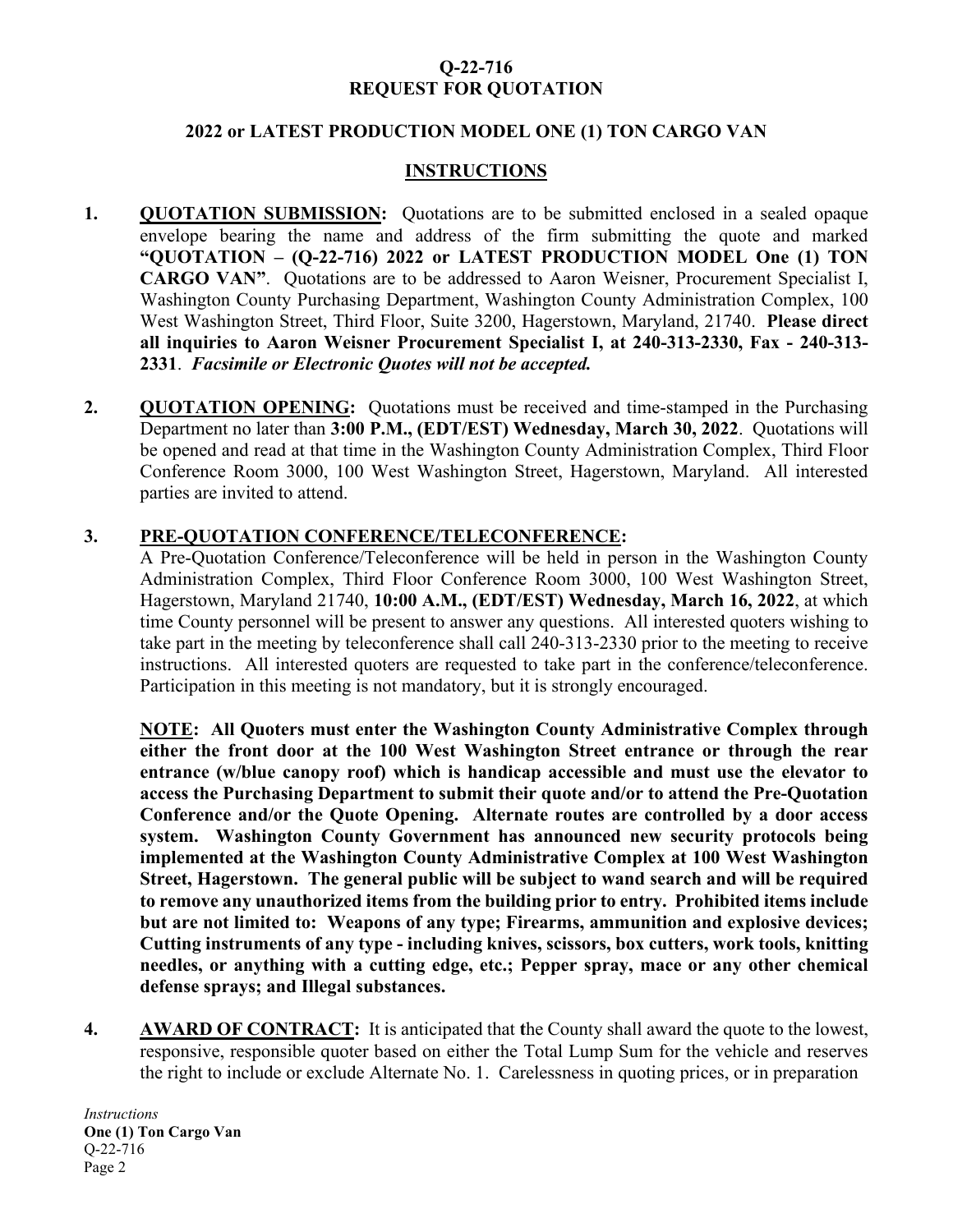of quotation otherwise, will not relieve the Quoter. Erasures or changes in quotations must be initialed. Upon approval of the cost proposal, it is the County's intent to issue a Notice to Proceed (purchase order) within fourteen (14) days.

**5. CERTIFICATION REGARDING DEBARMENT, SUSPENSION, INELIGIBILITY AND VOLUNTARY EXCLUSION:** The Quoter/Vendor certifies, by submission of this Quotation or acceptance of this contract, that neither it nor its principals are presently debarred, suspended, proposed for debarment, declared ineligible, or voluntarily excluded from participation in this transaction by any Federal department or agency. It further agrees by submitting this quotation that it will include this clause without modification in all lower tier transactions, solicitations, quotations, contracts, and subcontracts. Where the Quoter/Vendor or any lower tier participant is able to certify to this statement, it shall attach an explanation to this solicitation/proposal.

## **6. BROCHURES, DESCRIPTIVE LITERATURE, MANUALS:**

- a. Firms submitting quotes shall furnish complete descriptive literature and specifications of the equipment upon which the Quotation is based. Refer to the General Conditions.
- b. Failure to comply with this requirement may be ample cause for rejection of the Quotation.
- **7. DEALERSHIP IDENTIFICATION:** There shall be no dealer identification attached to the new vehicle.
- **8. DELIVERY:** The vehicle shall be delivered F.O.B. Destination to the Washington County Department of Water Quality, 16232 Elliott Parkway, Williamsport, MD 21795. The successful Quoter shall guarantee delivery of the vehicle as specified herein, no later than ninety (90) consecutive calendar days after notice of award. All delivery costs and charges shall be included in the Quotation.
- **9. DISCOUNTS:** Quoted prices are to be net thirty (30) calendar days; all discounts are to be deducted and reflected in net prices.
- **10. DISPUTES:** In cases of disputes as to whether or not an item or service quoted or delivered meets specifications, the decision of the County Commissioners or authorized representative shall be final and binding on both parties.
- **11. EQUAL OPPORTUNITY:** The Board of County Commissioners of Washington County, Maryland does not discriminate on the basis of race, color, national origin, sex, religion, age and disability in employment or the provision of services. Individuals requiring special accommodations are requested to contact the Purchasing Department at 240-313-2330 Voice, TDD Dial 711 to make arrangements no later than seven (7) calendar days prior to the Quotation Opening.
- **12. EXCEPTION:** The submission of a quotation shall be considered an agreement to all items, conditions, and specifications provided herein and in the various quotation documents unless specifically noted otherwise in the quotation.

## **13. INTERPRETATION, DISCREPANCIES, OMISSIONS:** Should any Quoter find

*Instructions* **One (1) Ton Cargo Van**  Q-22-716 Page 3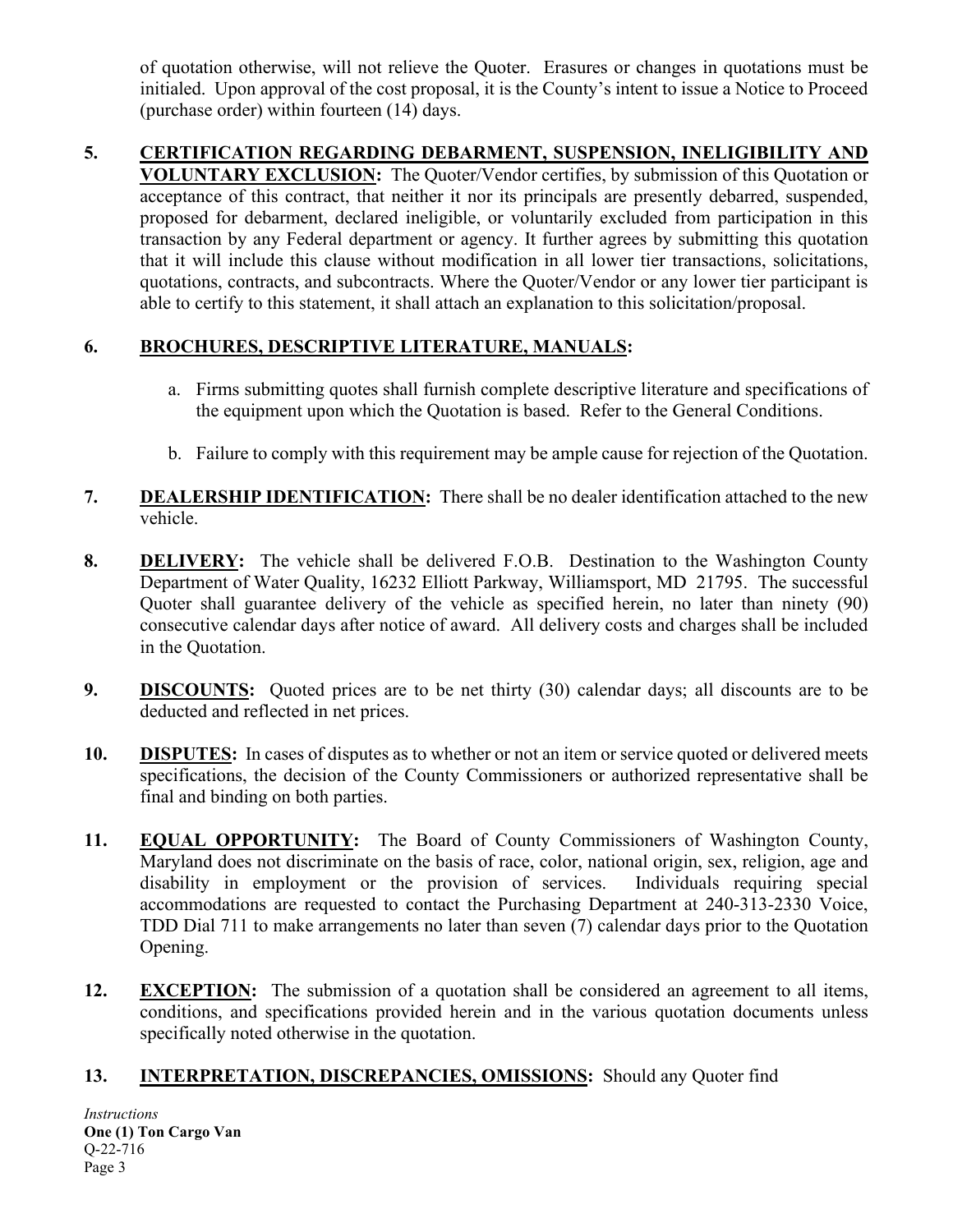discrepancies in, or omissions from the documents or be in doubt of their meaning, or feel that the specifications are discriminatory, he/she should at once request, in writing, an interpretation from Aaron Weisner, Procurement Specialist I, Washington County Purchasing Department, Washington County Administration Complex, 100 West Washington Street, Suite 3200, Hagerstown, Maryland, 21740, Fax: 240-313-2331; or send questions in Microsoft Word platform via-email to purchasingquestions $@$ washco-md.net.

All necessary interpretations will be issued to all Quoters by the Washington County Director of Purchasing in the form of addenda to the specifications, and such addenda shall become part of the Contract Documents. Exceptions taken in no way obligates the County to change the specifications. Failure of any Quoter to receive any such addendum or interpretation shall not relieve such Quoter from any obligation under his/her quotation as submitted. The County will assume no responsibility for oral instructions or suggestions. **ORAL ANSWERS WILL NOT BE BINDING ON THE COUNTY. Any requests received after 4:00 P.M., (EDT/EST), Wednesday, March 23, 2022 may not be considered.**

- **14. LIQUIDATED DAMAGES:** Assessments shall be made at the rate of one percent (1%) of the quoted price, per unit, per day, for each unit not delivered by the due date. This assessment shall be deducted from the invoice price.
- **15. NEW MOTOR VEHICLE PREPARATION CHECK:** Upon delivery of the vehicle, the successful vendor shall submit a certification indicating that the vehicle was serviced in accordance with the manufacture's recommended new motor vehicle preparation check sheet. This certification is to be signed by the person who serviced the vehicle, as well at the owner and/or designated representative of management. At the time of delivery from dealer, the vehicle shall contain a minimum of five (5) gallons of gasoline.
- **16. MATERIAL AND WORKMANSHIP:** All equipment furnished shall be guaranteed to be new, unused and of current manufacture, to meet all requirements of the specifications, and to be in intended use condition at time of delivery. All workmanship shall be of high quality and accomplished in a professional manner so as to ensure functionality of the equipment.
- **17. PAYMENT:** Payment will be made within thirty (30) calendar days after satisfactory acceptance and delivery by using department as required based on delivery as requested by that department. Invoices shall be submitted in duplicate to the Department of Water Quality, 16232 Elliott Parkway, Williamsport, MD 21795.
- 18. **PAYMENT OF COUNTY AND MUNICIPAL TAXES:** Effective October 1, 1993, in compliance with Section 1-106(b)(3) of the Code of the Public Local Laws of Washington County, Maryland, "If a Bidder has not paid all taxes owed to the County or a municipal corporation in the County, the County Commissioners may reject the Bidder's bid."
- **19. POLITICAL CONTRIBUTION DISCLOSURE:** In accordance with Maryland Code, State Finance and Procurement Article, §17-402, the Bidder shall comply with Maryland Code, Election Law Article, Title 14, which requires that every person that enters into contracts, leases, or other agreements with the State, a county, or any incorporated municipality, or their agencies during a calendar year in which the person receives in the aggregate \$100,000 or more, shall file with the State Administrative Board of Election Laws a statement disclosing contributions in excess of

*Instructions* **One (1) Ton Cargo Van**  Q-22-716 Page 4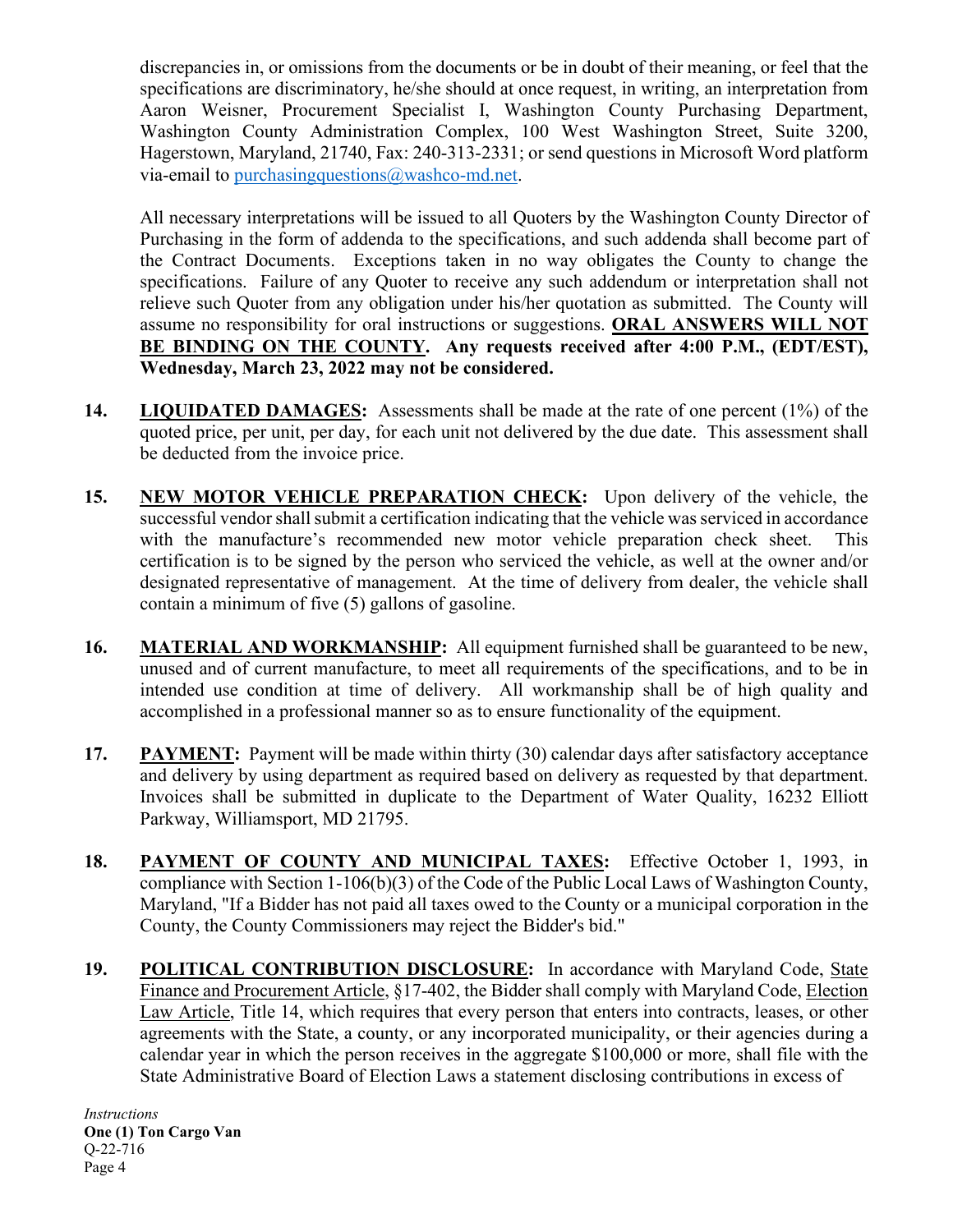\$500 made during the reporting period to a candidate for elective office in any primary or general election. The statement shall be filed with the State Administrative Board of Election Laws: (1) before a purchase or execution of a lease or contract by the State, a county, an incorporated municipality or their agencies, and shall cover the preceding two (2) calendar years; and (2) if the contribution is made after the execution of a lease or contract, then twice a year, throughout the contract term, on: (a) February 5, to cover the 6-month period ending January 31; and (b) August 5, to cover the 6-month period ending July 31.

- **20**. **REDUCTION OF PRICES:** Any reduction of prices during the period of this contract shall be passed on to the Board of county Commissioners of Washington County, Maryland.
- **21**. **QUOTATION SUBMITTALS:** Quotations are to be enclosed in a sealed opaque envelope marked, **"QUOTATION – (Q-22-716) - 2022 or LATEST PRODUCTION MODEL ONE (1) TON CARGO VAN "** and bearing the vendor's name and address. Quotations are to be addressed to:

Washington County Purchasing Department Attn: Aaron Weisner, Procurement Specialist I Washington County Administration Complex 100 West Washington Street, Suite 3200 Hagerstown, MD 21740

Quotations must be received, and time stamped in the Purchasing Department no later than **3:00 P.M. (EDT/EST), Wednesday, March 30, 2022**. Quotations will be opened and read at that time, in the Washington County Administration Complex, Third Floor Conference Room 3000, 100 West Washington Street, Hagerstown, Maryland, 21740. All interested parties are invited to attend; or quoters wishing to hear a reading of the quotes via teleconference shall call prior to the teleconference 240-313-2330 to receive instructions.

Quotations shall be submitted on the forms provided. Numbers shall be stated both in writing and in figures. Quotations must be signed in writing by the Quoter, or an authorized agent of the Quoter, if the Quoter is a corporation.

- **22. REGISTRATION WITH THE MARYLAND DEPARTMENT OF ASSESSMENT AND TAXATION:** Prior to contracting, private corporations must either be incorporated in the State of Maryland or registered with the Maryland Department of Assessments and Taxation as a foreign corporation and must be in good standing. Proof of such standing is required prior to the start of the contracting process and shall remain in good standing during the contract period. The website for the State Department of Assessments and Taxation is: <https://egov.maryland.gov/businessexpress> and the phone numbers for the State Department of Assessments and Taxation are: **(410) 767-1184** or **(888) 246-5941**.
- **23. RESERVATIONS:** The Board of County Commissioners of Washington County, Maryland, reserves the right to accept or reject any or all quotes, to waive formalities, informalities and technicalities therein. The Board reserves the right to contact a Quoter for clarifications and may, at its sole discretion, allow a Quoter to correct any and all formalities, informalities and technicalities in the best interest of Washington County, Maryland.

*Instructions* **One (1) Ton Cargo Van**  Q-22-716 Page 5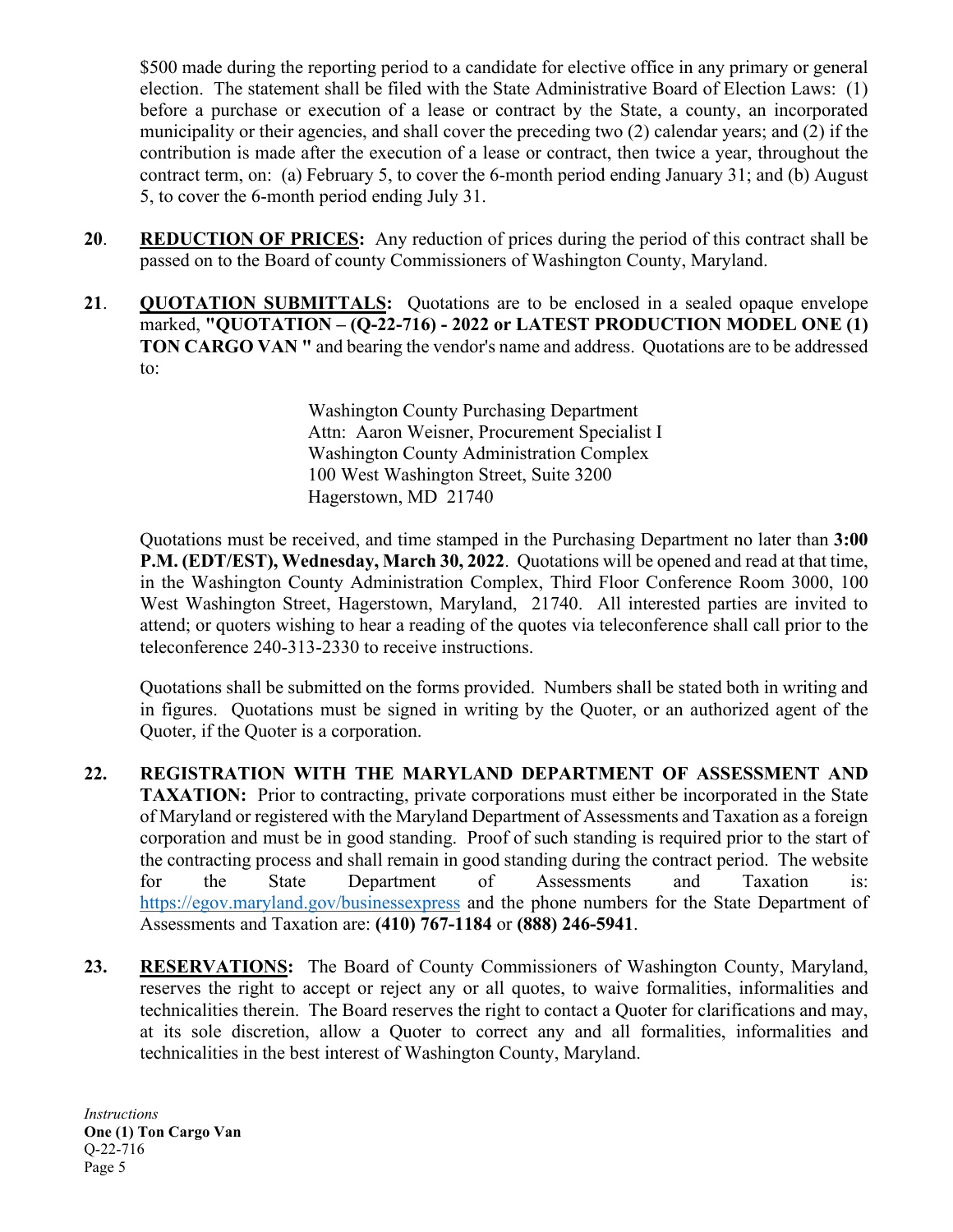- **24. SALES TAX:** Washington County Government is exempt from State of Maryland Sales Tax. The County's Maryland Sales Tax Exemption Number is 3000129 2. The County will provide a sales tax exemption certificate for the items provided under this contract.
- **25. SUBSTITUTIONS:** Any Quoter who contemplates offering a vehicle that differs from that specified SHALL obtain the County's written approval prior to quotation opening. Substitution literature shall be received in the Purchasing Department **no later than 4:00 P.M., (EDT/EST), Wednesday, March 23, 2022**. Requests received after this deadline for substitutions may not be considered. All correspondence regarding this quote shall be directed to and issued by the Washington County Purchasing Department.
- **26. TITLES:** The successful Vendor must contact the Washington County Department Water Quality to ascertain the correct name for titling of the equipment. All costs for titling the equipment shall be included in the quoted price.

## **27. WARRANTY AND SERVICE:**

- a. Warranty and service shall be honored at all manufacturers' dealerships, regardless of which dealer is the successful vendor.
- b. Should there be any difference in fleet warranty and retail warranty, it must be so indicated with your quote.
- c. All Quoters must submit written evidence with quotations indicating minimum warranty. Copies of warranties and service maintenance schedules must be submitted with quotations.
- **28.** Vehicle shall be clean inside and out when delivered.
- **29.** Vehicle(s) shall be equipped with standard equipment and the specified equipment, factory installed, unless otherwise specified.
- **30.** Vehicle(s) furnished must be equipped with all items required to meet current state and federal laws.
- **31.** If manufacturer offers extended warranty, Quoter shall provide alternate pricing for available options.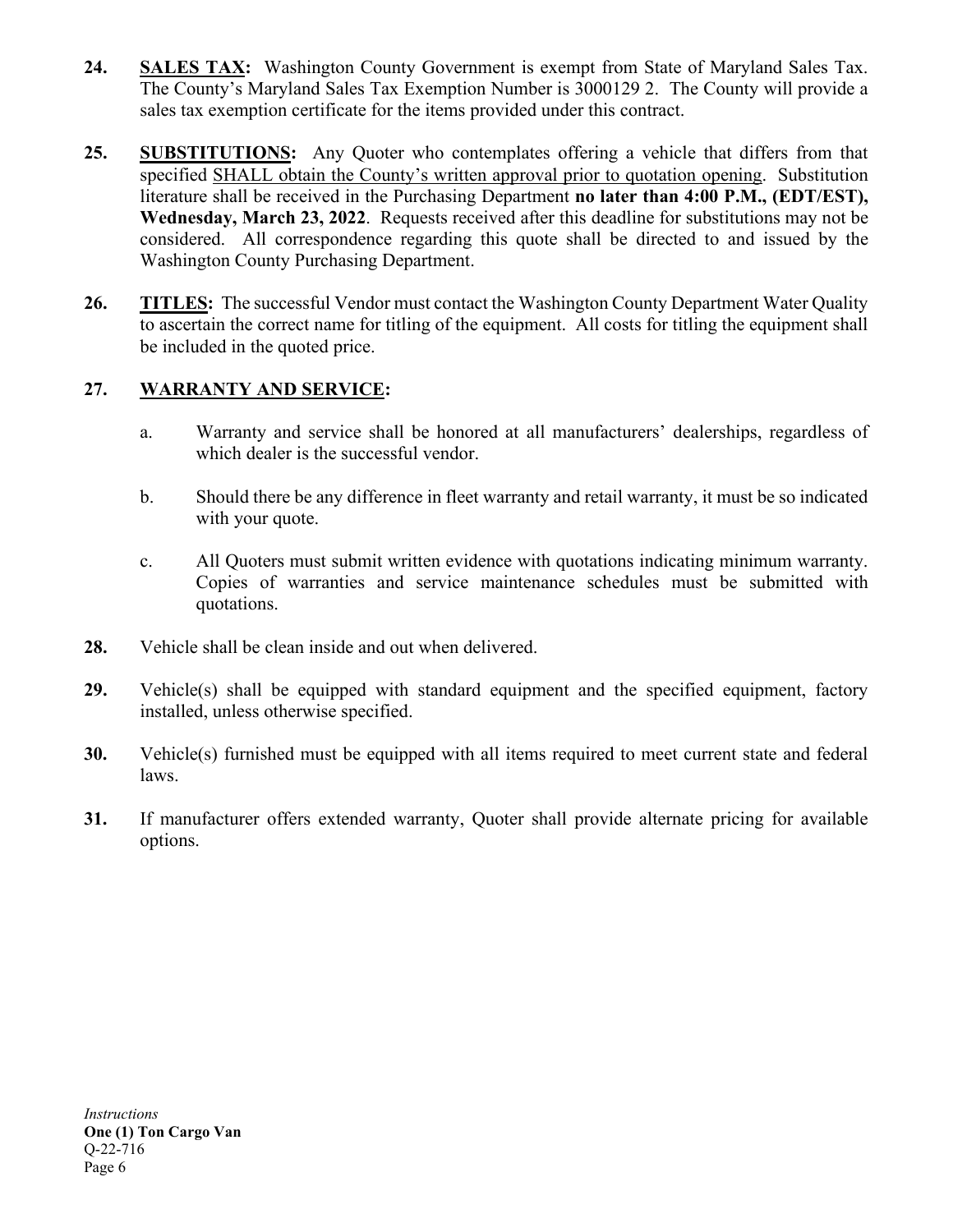## **Q-22-716 REQUEST FOR QUOTATION**

## **2022 or LATEST PRODUCTION MODEL ONE (1) TON CARGO VAN**

## **GENERAL CONDITIONS**

- 1. The successful vendor shall supply the County with the following technical information at or before the time of delivery of equipment:
	- a. TECHNICAL MANUAL One (1) complete copy with the equipment at the time of delivery or not later than ninety (90) calendar days after delivery.
	- b. WIRING DIAGRAM One (1) complete copy with the equipment at the time of delivery or no later than ninety (90) calendar days after deliver.
	- c. PARTS BOOK One (1) complete book on all components with the equipment at the time of delivery or no later than ninety (90) calendar days after delivery.
	- d. BUILD OR SPEC SHEETS One  $(1)$  complete copy with the equipment at the time of delivery or no later than ninety (90) calendar days after delivery.
- 2 Vehicle shall be clean inside and out when delivered.
- 3. The County shall not accept any new vehicles until all damage and defects have been repaired and factory shortages replaced.
- 4. Vehicle shall be equipped with standard equipment and the specified equipment, factory installed, unless otherwise specified.
- 5. Vehicle furnished must be equipped with all items required to meet current state and federal laws.

*General Conditions* **One (1) Ton Cargo Van**  Q-22-716 Page 7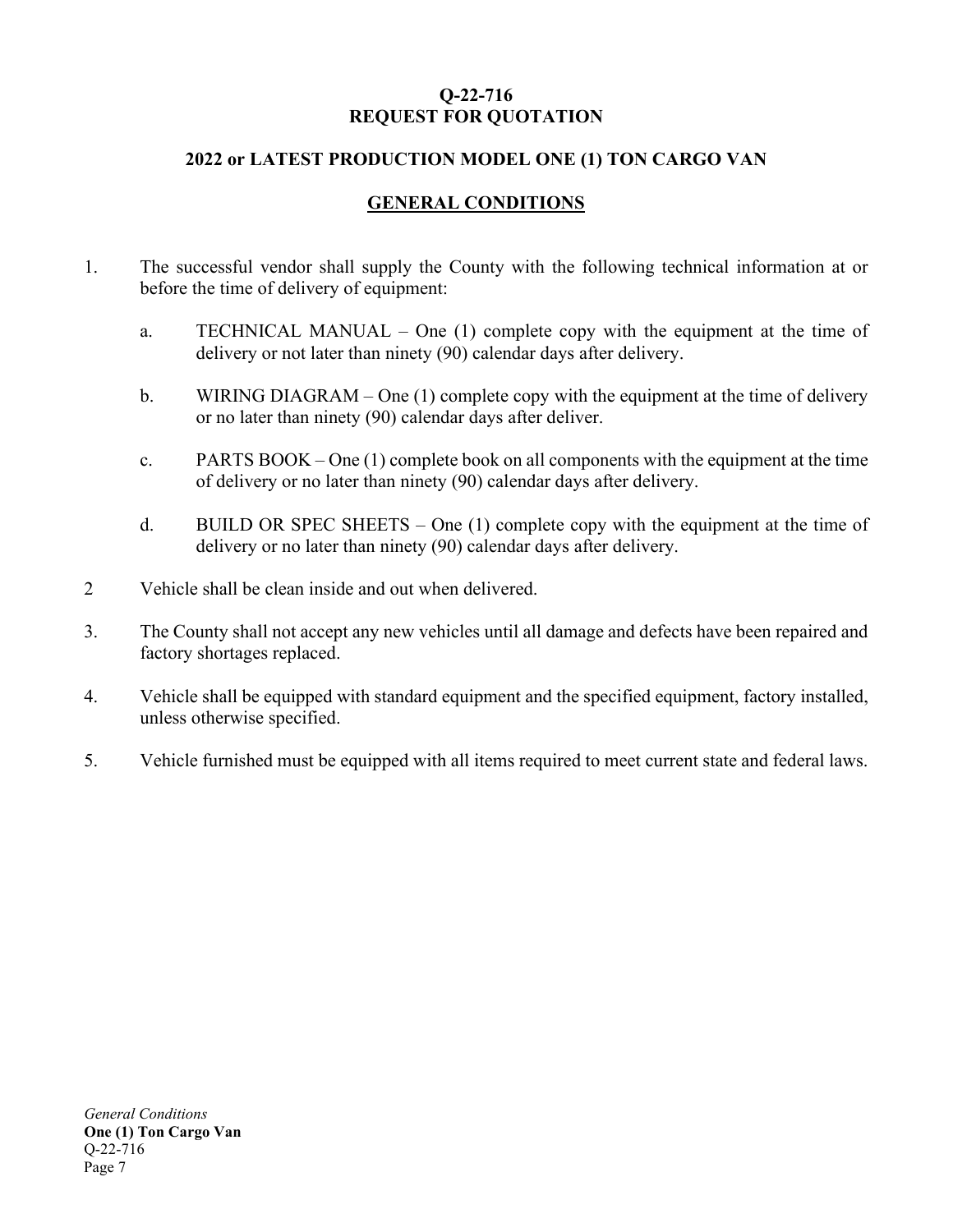## **Q-22-716 REQUEST FOR QUOTATION**

## **2022 or LATEST PRODUCTION MODEL ONE (1) TON CARGO VAN**

## **SPECIFICATIONS**

| <u>No.</u> | <b>Specification</b>                                                  | <b>Remarks/Exceptions</b> |
|------------|-----------------------------------------------------------------------|---------------------------|
| 1.         | New, unused, 2022 or Latest Production Model One (1) Ton<br>Cargo Van |                           |
| 2.         | Total of 4 keys                                                       |                           |
| 3.         | 150-amp alternator                                                    |                           |
| 4.         | V-8 Gasoline Engine                                                   |                           |
| 5.         | 6-speed automatic heavy-duty transmission with tow/haul mode          |                           |
| 6.         | Blue tooth for phone                                                  |                           |
| 7.         | Trailer wiring harness with 7-pin sealed connector                    |                           |
| 8.         | Glass, rear doors and side cargo doors                                |                           |
| 9.         | Paint: Solid White                                                    |                           |
| 10.        | 16" steel wheels                                                      |                           |
| 11.        | Tires - LT245/75 R16E Radial                                          |                           |
| 12.        | Full size spare tire                                                  |                           |
| 13.        | Mirrors, outside heated power-adjustable, manual-folding              |                           |
| 14.        | Wipers, front intermittent wet-arm with pulse washer                  |                           |
| 15.        | Front license plate kit                                               |                           |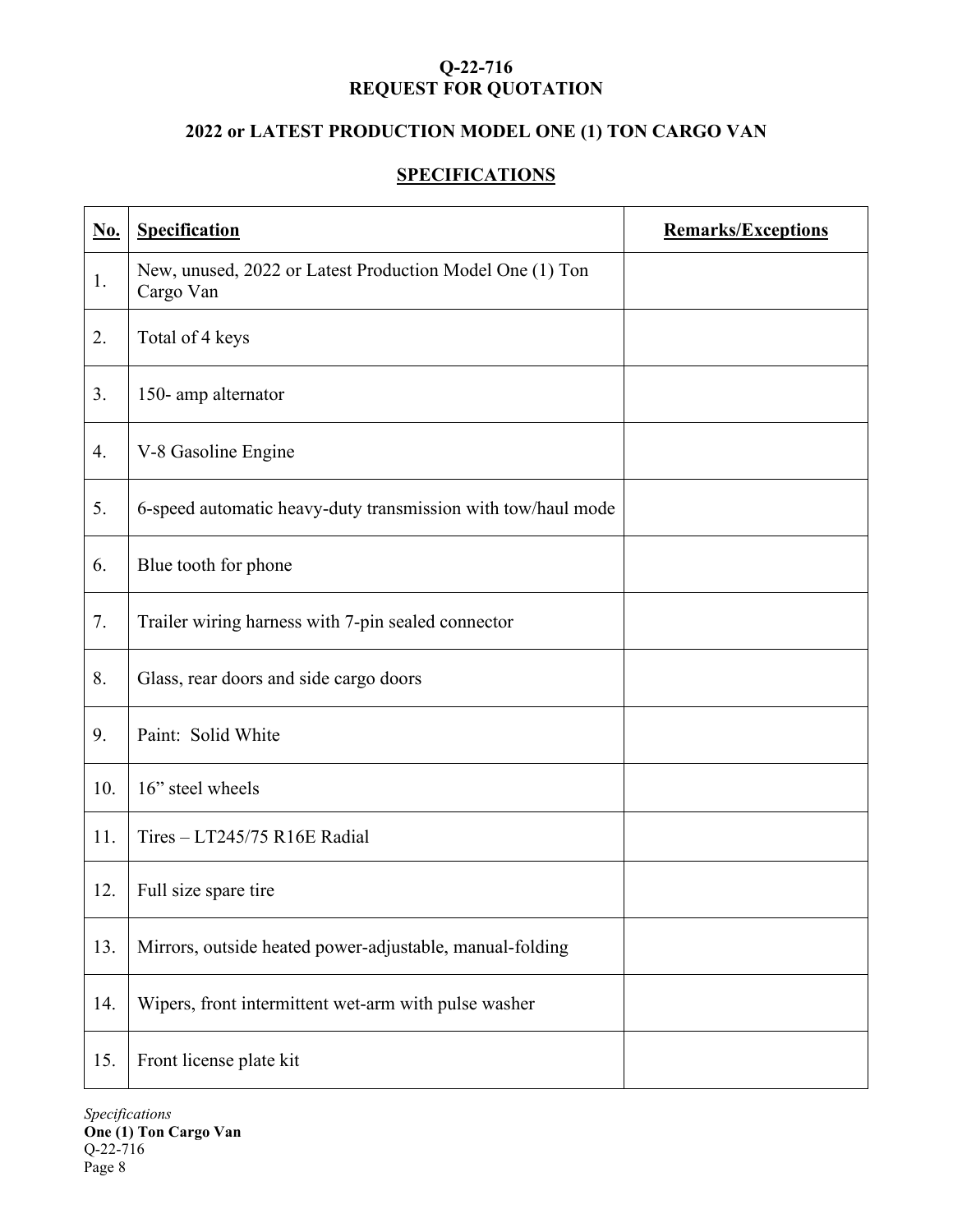| <u>No.</u> | <b>Specification</b>                                                 | <b>Remarks/Exceptions</b> |
|------------|----------------------------------------------------------------------|---------------------------|
| 16.        | AM/FM stereo                                                         |                           |
| 17.        | Seats, front bucket with vinyl trim                                  |                           |
| 18.        | Seating arrangement, driver and front passenger high-back<br>buckets |                           |
| 19.        | Electrical Plug $-7$ -Way RV Plug                                    |                           |
| 20.        | Floor covering, full length black rubberized vinyl                   |                           |
| 21.        | Power door lock                                                      |                           |
| 22.        | <b>Power Windows</b>                                                 |                           |
| 23.        | $2 - 12$ -volt power outlets                                         |                           |
| 24.        | Air Conditioning                                                     |                           |
| 25.        | Defogger, side windows                                               |                           |
| 26.        | Rear vision camera                                                   |                           |
| 27.        | Cloth headliner over driver and passenger seats                      |                           |
| 28.        | Cargo tie down D-rings (minimum of 4)                                |                           |
| 29.        | 4 interior dome lights                                               |                           |
| 30.        | 3-year warranty                                                      |                           |
| 31.        | Tow package                                                          |                           |
| 32         | Assist steps                                                         |                           |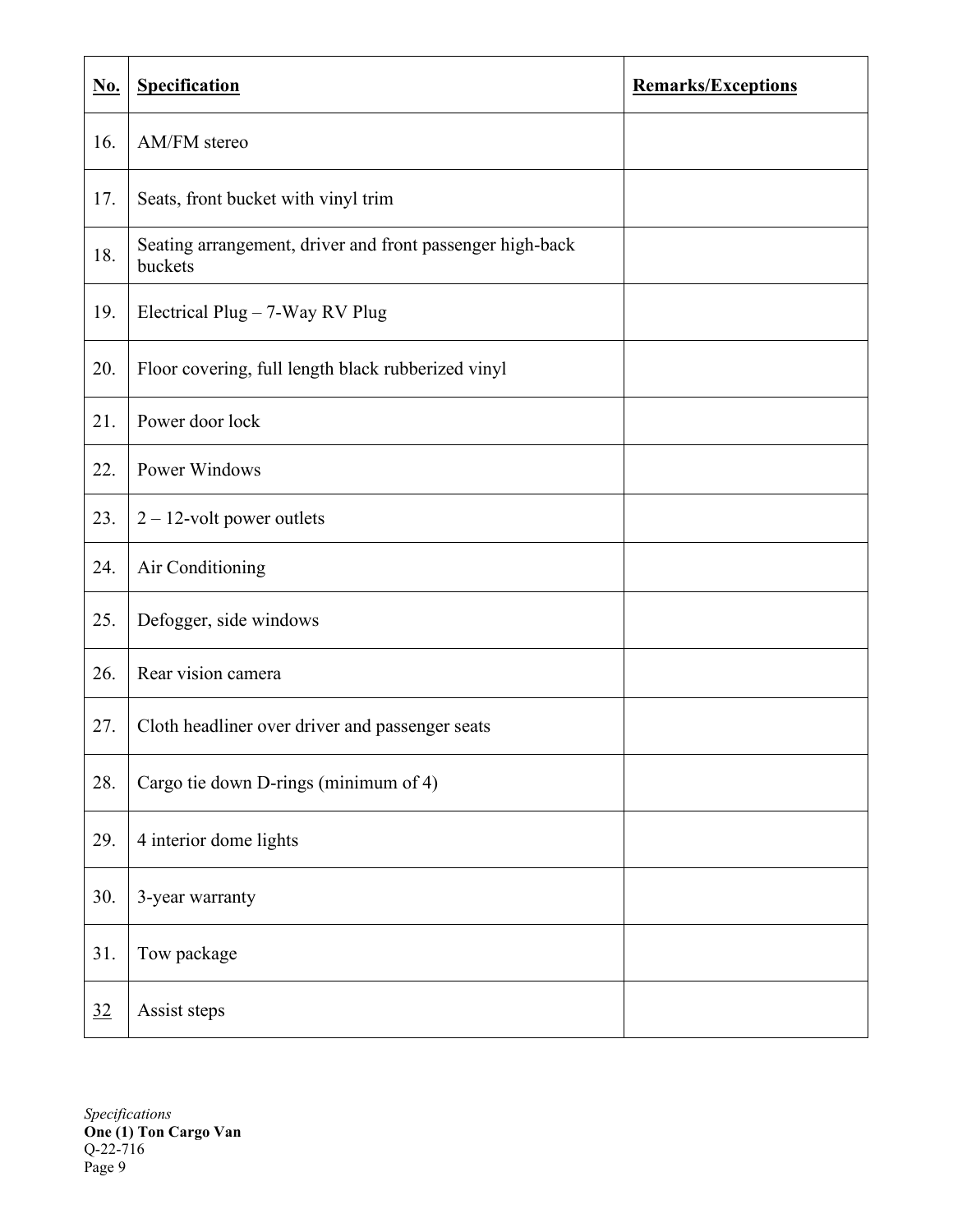## **Q-22-716 2022 or LATEST PRODUCTION MODEL 1 TON CARGO VAN**

## **FORM OF PROPOSAL**

| <b>Item</b><br>No. | <b>Item Description</b>                                                                                                 | <b>Unit of</b><br><b>Measure</b> | Qty          | <b>Unit Price</b><br>(Figures) | <b>Total Price</b><br>(Figures)        |
|--------------------|-------------------------------------------------------------------------------------------------------------------------|----------------------------------|--------------|--------------------------------|----------------------------------------|
|                    | New, Unused, 2022 or Latest Production Model One<br>(1) Ton Cargo Van<br>Dollars<br>(Written)<br>per Cents<br>(Written) | Ea.                              |              | $\mathbb{S}$<br>(Figures)      | $\boldsymbol{\mathsf{S}}$<br>(Figures) |
| $\overline{2}$     | Alternate No. 1: Optional Three (3) Year Warranty<br>Dollars<br>(Written)<br>per Cents<br>(Written)                     | Ea.                              | $\mathbf{1}$ | $\mathbb{S}$<br>(Figures)      | $\boldsymbol{\mathsf{S}}$<br>(Figures) |
|                    | Total Lump Sum (Item No. 1 and Item No. 2 above)<br>(Written)<br>(Written)                                              | Dollars<br>Cents                 | \$           | (Figures)                      |                                        |

 $\_$  , and the set of the set of the set of the set of the set of the set of the set of the set of the set of the set of the set of the set of the set of the set of the set of the set of the set of the set of the set of th

REMARKS/EXCEPTIONS: We are also assumed to the contract of the contract of the contract of the contract of the contract of the contract of the contract of the contract of the contract of the contract of the contract of the

*Form of Proposal* **One (1) Ton Cargo Van** Q-22-716 Page 10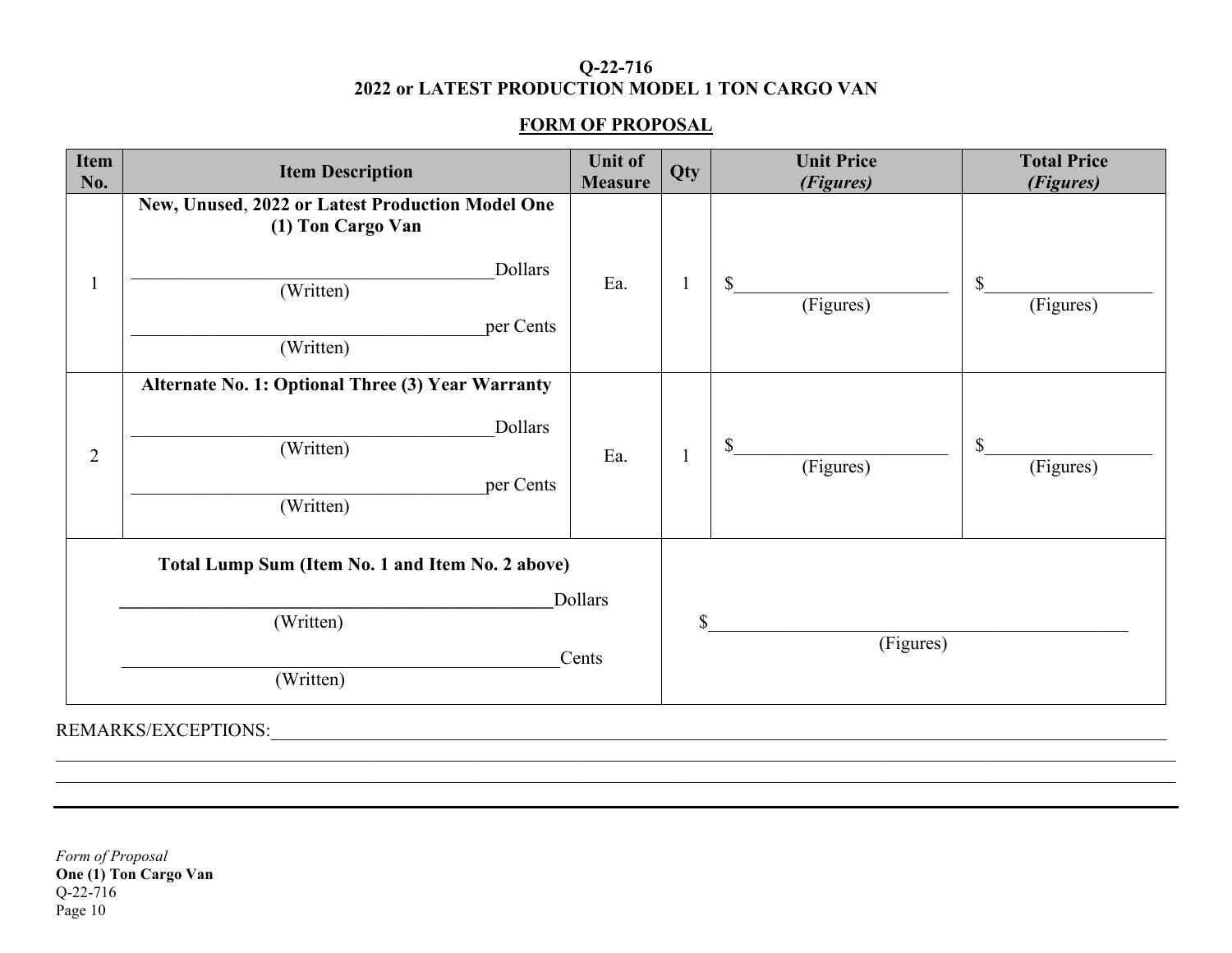## **Background and Applicability:**

In conjunction with the Office of Management and Budget and other affected Federal agencies, DOT published an update to 49 CFR Part 29 on November 26, 2003. This government-wide regulation implements Executive Order 12549, *Debarment and Suspension*, Executive Order 12689, *Debarment and Suspension,* and 31 U.S.C. 6101 note (Section 2455, Public Law 103-355,108 Stat. 3327).

The provisions of Part 29 apply to all grantee contracts and subcontracts at any level expected to equal or exceed \$25,000 as well as any contract or subcontract (at any level) for Federally required auditing services, 49 CFR 29.220(b). This represents a change from prior practice in that the dollar threshold for application of these rules has been lowered from \$100,000 to \$25,000. These are contracts and subcontracts referred to in the regulation as "covered transactions."

Grantees, Contractors, and Subcontractors (at any level) that enter into covered transactions are required to verify that the entity (as well as its principals and affiliates) they propose to contract or subcontract with is not excluded or disqualified. They do this by (a) Checking the Excluded Parties List System, (b) Collecting a certification from that person, or (c) Adding a clause or condition to the contract or subcontract. This represents a change from prior practice in that certification is still acceptable but is no longer required, 49 CFR 29.300.

Grantees, Contractors, and Subcontractors who enter into covered transactions also must require the entities they contract with to comply with 49 CFR 29, Subpart C and include this requirement in their own subsequent covered transactions (i.e., the requirement flows down to subcontracts at all levels).

This contract is a covered transaction for purposes of 49 CFR Part 29. As such, the Contractor is required to verify that none of the Contractor, its principals, as defined at 49 CFR 29.995, or affiliates, as defined at 49 CFR 29.905, are excluded or disqualified as defined at 49 CFR 29.940 and 29.945.

The Contractor is required to comply with 49 CFR 29, Subpart C and must include the requirement to comply with 49 CFR 29, Subpart C in any lower tier covered transaction it enters into.

By signing and submitting its bid or proposal, the Bidder or proposer certifies as follows: The certification in this clause is a material representation of fact relied upon by the *County*. If it is later determined that the Bidder or proposer knowingly rendered an erroneous certification, in addition to remedies available to the *County*, the Federal Government may pursue available remedies, including but not limited to suspension and/or debarment.

The Bidder agrees to comply with the requirements of 49 CFR 29, Subpart C while this offer is valid and throughout the period of any contract that may arise from this offer.

The Bidder or proposer further agrees to include a provision requiring such compliance in its lower tier covered transactions.

| Company Name                                                                      |
|-----------------------------------------------------------------------------------|
| Signature of Contractor's Authorized Official ___________________________________ |
| Printed Name of Contractor's Authorized Official                                  |
| Printed Title of Contractor's Authorized Official                                 |
| Date                                                                              |

*Debarment*  **One (1) Ton Cargo Van** Q-22-716 Page 11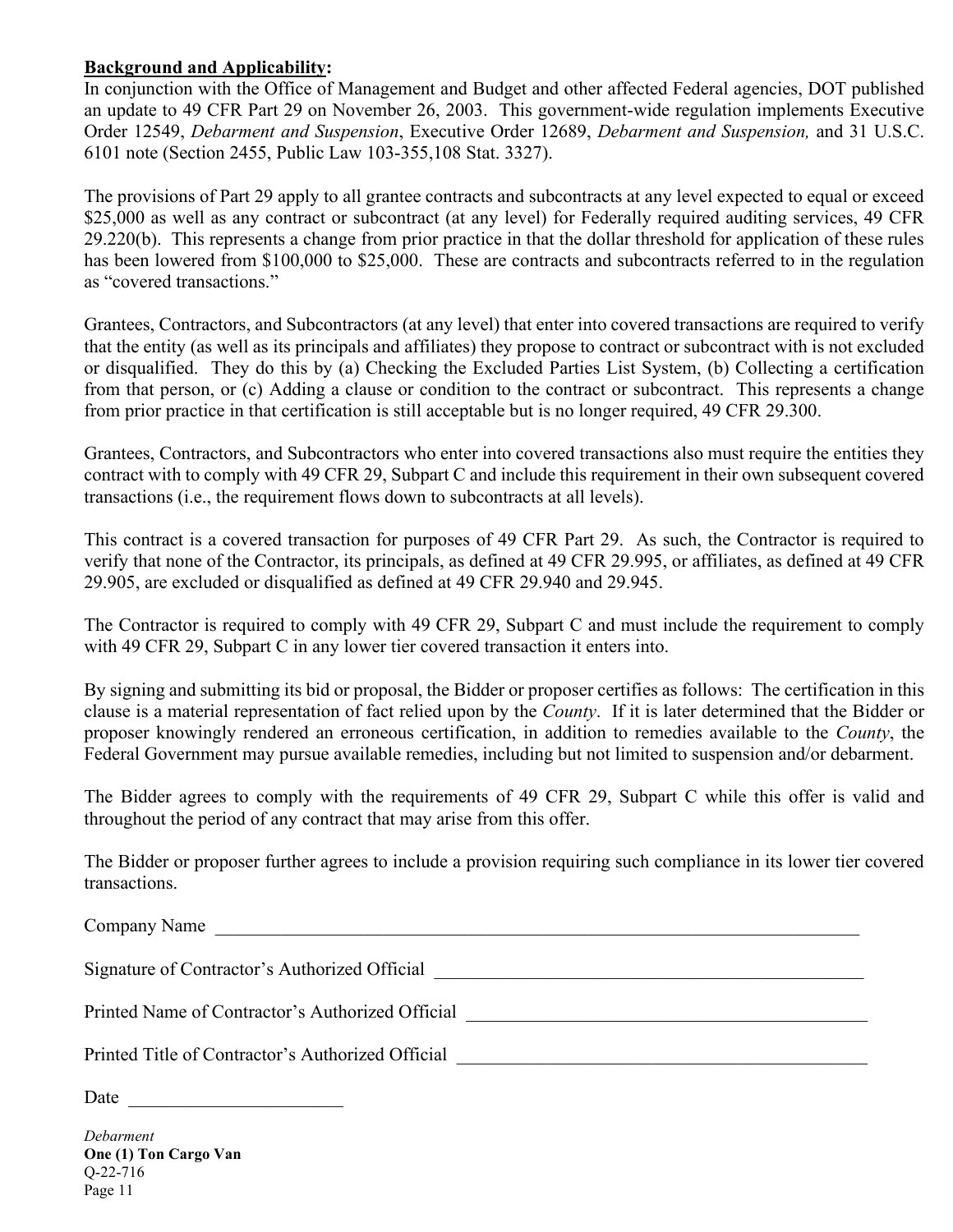## **POLICY TITLE: Insurance Requirements for Independent Contractors**

**ADOPTION DATE:** August 29, 1989

## **EFFECTIVE DATE:** September 1, 1989

## **FILING INSTRUCTIONS:**

### **I. PURPOSE**

To protect Washington County, Maryland against liability, loss or expense due to damaged property, injury to or death of any person or persons and for care and loss of services arising in any way, out of, or in connection with or resulting from the work or service performed on behalf of Washington County, Maryland.

## **II. ACTION**

The following should be inserted in all Independent Contractor Contracts:

"The Contractor shall procure and maintain at his sole expense and until final acceptance of the work by the County, insurance as hereinafter enumerated in policies written by insurance companies admitted in the State of Maryland, have A.M. Best rating of A- or better or its equivalent, and acceptable to the County."

1. **Workers Compensation:** The Contractor agrees to comply with Workers Compensation laws of the State of Maryland and to maintain a Workers Compensation and Employers Liability Policy.

| Minimum Limits Required: |                                     |
|--------------------------|-------------------------------------|
| Workers Compensation -   | Statutory                           |
| Employers Liability -    | \$100,000 (Each Accident)           |
|                          | \$500,000 (Disease - Policy Limit)  |
|                          | \$100,000 (Disease - Each Employee) |

2. **Comprehensive General Liability Insurance:** The Contractor shall provide Comprehensive General Liability including Products and Completed Operations.

#### Minimum Limits Required:

\$1,000,000 combined single limit for Bodily Injury and Property Damage.

Such insurance shall protect the County, its agents, elected and appointed officials, commission members and employees, and name the Board of County Commissioners of Washington County, Maryland on the policy as additional insured against liability, loss or expense due to damaged property (including loss of use), injury to or death of any person or persons and for care and loss of services arising in any way, out of, or in connection with or resulting from the work of service performed on behalf of Washington County, Maryland.